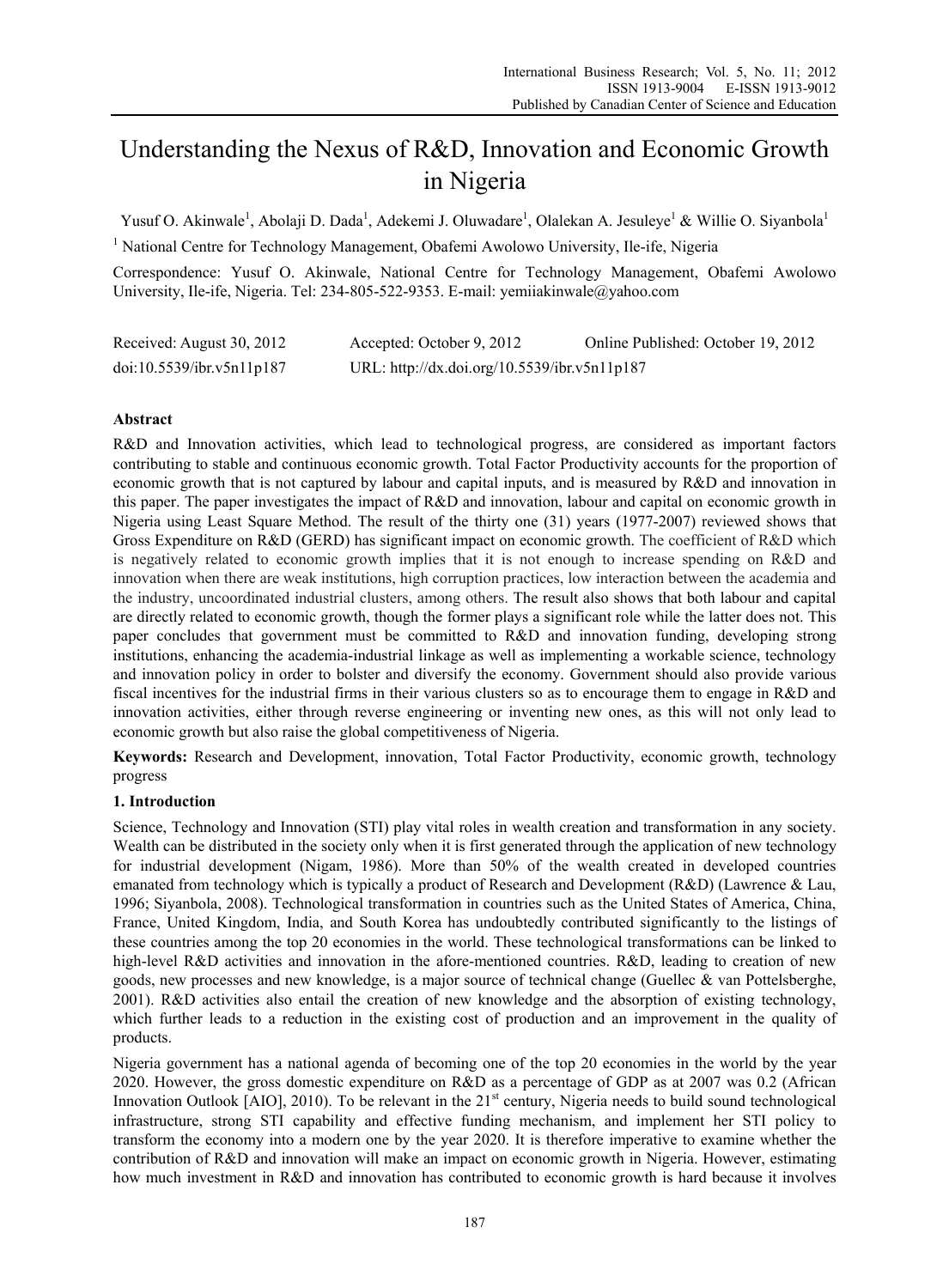many complex data and methodological issues (Chung, 2010). One of the widely used approaches in capturing the impact of R&D on economic growth is the concept of Total Factor Productivity (TFP). TFP is referred to as the variable which accounts for effects in aggregate output not caused by inputs. Comin (2006), explained TFP as the portion of output not explained by the amount of inputs used in production.

This paper therefore examines the impact of R&D and innovation on economic growth with the central focus on Total Factor Productivity. Section two focuses on the literature review and the overview of R&D and innovation in Nigeria, while methodology adopted and data analysis are discussed in section three. The last section concludes the paper and recommendations are made for government and policy makers.

# **2. Literature Review**

This section presents the diverse views of different authors on R&D and economic growth. Solow (1957) derived estimates of United States (US) total factor productivity between year 1909 and 1949. He concluded that technical change (usually referred to as residual) was responsible for the majority of economic growth in US within that period. There are other studies during that period such as Abramovitz (1957), Kendrick (1956), among others which suggested between 80% - 90% contribution of technical change to aggregate productivity. Griliches and Clark (1984) presented the results of a study on productivity growth and R&D in the 1970s using data on narrowly defined "business units" within a firm. The data used were drawn from the PIMS (Profit Impact of Market Strategy) project of the Strategic Planning Institute (SPI) in USA and the results showed that a significant relationship exists between R&D and the growth of productivity. In the study, the duo estimated a marginal product or rate of return of about 18% in cases where TFP was used as the dependent variable. Cameron (1996) surveys the empirical evidence on the link between innovation and economic growth. He considered a number of measures of innovation, such as R&D spending, patenting, and innovation counts, as well as the pervasive effect of technological spillovers between firms, industries, and countries. The paper concluded that innovation makes a significant impact on economic growth and that there are significant spillovers between countries, firms and industries, and to a lesser extent from government-funded research.

Also, Kim (2011) investigated the contributions of R&D stock to economic growth using the R&D-based Cobb-Douglas production function during the years 1976-2009 in South Korea. He asserted that R&D activities generate the most efficient methods to raise competitiveness in the corresponding economy, which ensure stable and continuous economic growth. Based on the empirical results, the traditional production factors - labour and capital - contribute about 65% to economic growth. The contribution ratio of the total R&D stock to economic growth is about 35%. The study also showed that public and private R&D stocks account for economic growth of about 16% and 19%, respectively.

Comin (2006) asserted that since TFP is the fraction of output not explained by the amount of inputs used in production, then its level is determined by how efficiently and deeply the inputs are utilized in the production activities. The study established that TFP growth is usually measured by the Solow residual based on certain conditions such as neoclassical production function, perfect competition in factor markets and accurate measures of the growth rates of inputs. He confirmed that TFP plays a critical role in economic fluctuations, economic growth and cross-country per capita income differences. Hence, TFP is strongly correlated with output and hours worked. Helpman (1997) concluded that the TFP of a country depends not only on how much R&D it does, but also on how much R&D is done in other countries with which it engages in trade and investment based on the cross-country survey carried out. His study emphasized that the precise estimates of the impact of R&D is still difficult to capture due to non-availability of data and some unsettled methodological issues. However, there exists significant cross-country links that are driven by foreign trade and investment.

Guellec and van Pottelsberghe (2001) carried out a panel data analysis of 16 OECD (Organization for Economic Cooperation and Development) countries between 1980 and 1998 on the impact of R&D on productivity. They classified R&D into domestic business R&D, public R&D and foreign business R&D. The study presented estimates of the contribution of technical change to Multiple Factor Productivity growth in the countries surveyed. Their model was based on a simple Cobb-Douglas production function. The result showed that there is an increasing return on investment in R&D. Increased spending on R&D enabled businesses to reap internal economies of scale, set up networks, and benefit from each other's discoveries. It also denoted a capability to absorb domestic knowledge generated by other firms and/or industries. It can also be deduced from the results that there is high level of spill-over technologies within the countries which are only beneficial to those countries that already have absorptive capacity. The study recommended that government should provide the right framework for encouraging solid relationships between public and private research, so that knowledge could flow more easily between the two sectors. The study concluded that the three forms of R&D, as stated above, are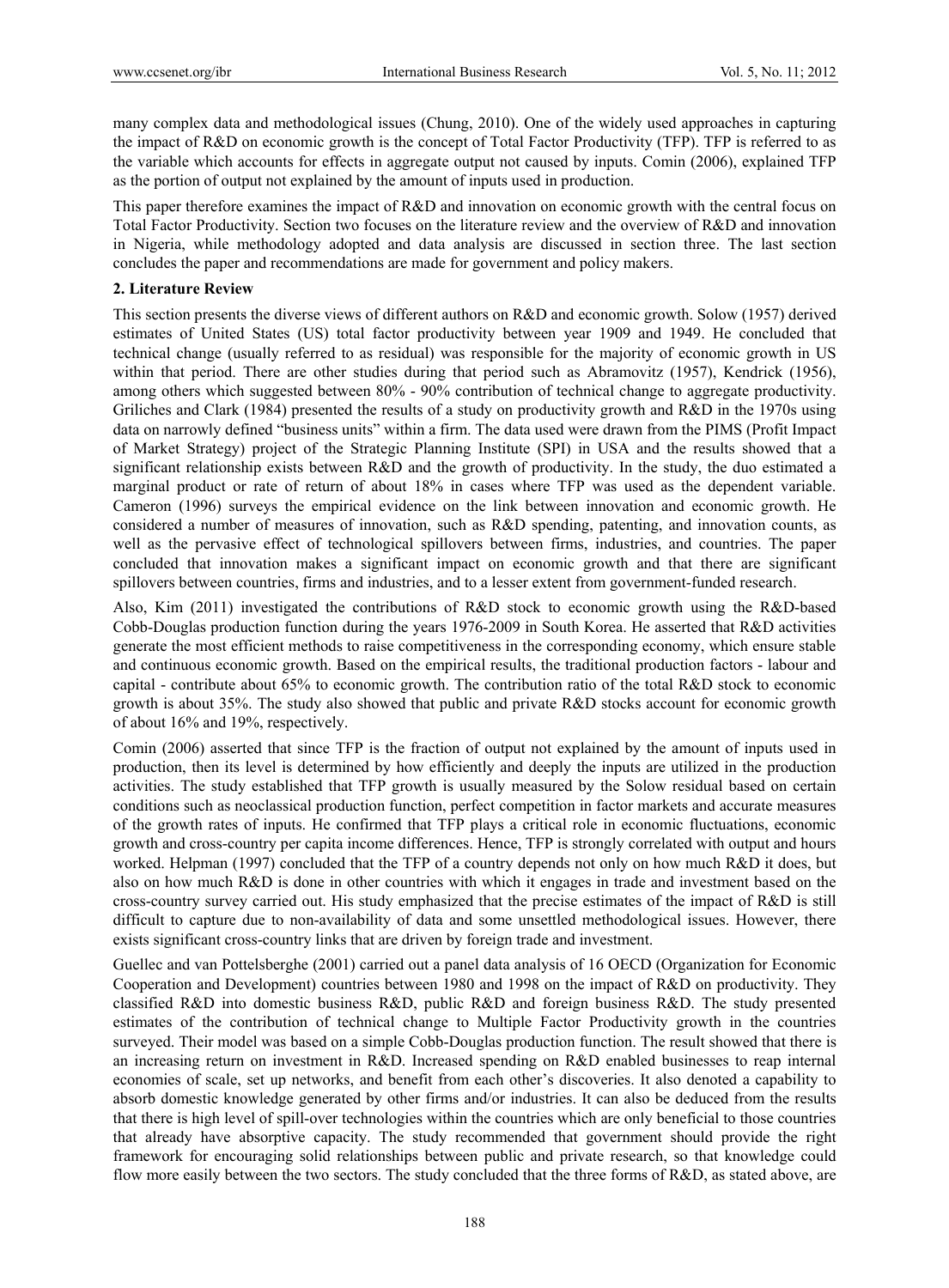important for productivity and economic growth of any nation.

#### *2.1 Research and Development*

Research and Development (R&D) refers to "creative work undertaken on a systematic basis in order to increase the stock of knowledge, including knowledge of man, culture and society, and the use of this stock of knowledge to devise new applications" (OECD, 2002). R&D is often scientific or directed towards developing particular technologies and is frequently carried out as corporate or governmental activity. The Frascati Manual on Research and Experimental Development (OECD, 2002) categorizes R&D under three main activities: Basic research, applied research and Experimental Development. Basic research entails experimental or theoretical work undertaken primarily to acquire new knowledge of the underlying foundation of phenomena and observable facts, without any particular application or use in view. Applied research is an original investigation undertaken in order to acquire new knowledge but directed primarily towards a specific practical aim or objective, while Experimental Development involves systematic work, drawing on existing knowledge gained from research and/or practical experience, which is directed to producing new materials, products or devices, to installing new processes, systems and services, or to improving substantially those already produced or installed. The availability of necessary R&D infrastructure helps nations to develop new technologies, creates opportunities and improves their technological positions on the global scene (Charpie, 1970).

## *2.2 Innovation*

The idea that innovation fosters economic growth is broadly shared and accepted among economists worldwide. In recent times, innovation has been a key driver of economic growth in most advanced countries, albeit it is still poorly understood by many countries (Becheikh, Landry & Amara, 2006). All over the world, innovation has become a yardstick for measuring competitive advantage and a major determinant of enhanced productivity at both the firm and national levels (Federal Ministry of Science and Technology [FMST], 2010).

Innovation is defined as the implementation of a new or significantly improved product (good or service), or process, a new marketing method, or a new organisational method in business practices, workplace organisation or external relations (OECD, 2005). This broad definition of innovation encompasses a wide range of possible innovations. Innovations are generally categorized as product innovations, process innovations, marketing innovations and organisational innovations. A product innovation is the introduction of a good or service that is new or significantly improved with respect to its characteristics or intended uses. This includes significant improvements in technical specifications, components and materials, incorporated software, user friendliness or other functional characteristics. A process innovation is the implementation of a new or significantly improved production or delivery method. This includes significant changes in techniques, equipment and/or software. The implementation of a new marketing method involving significant changes in product design or packaging, product placement, product promotion or pricing is referred to as marketing innovation. An organisational innovation is the implementation of a new organisational method in business practices, workplace organisation or external relations.

## *2.3 Overview of R&D and Innovation in Nigeria*

The history of Research and Development in Nigeria can be traced to the establishment of a National Council for Scientific and Industrial Research (NCSIR) in 1964, following an international conference on the Organisation of Research and Training in Africa (FMST, 2010). The Council's mandate was narrow and as such had structural weakness which made its function ineffective and inefficient. However, with the assistance of UNESCO experts, four research councils were established after the Civil war in 1970. These were:

- 1. Agricultural Research Council of Nigeria (ARCN)
- 2. Medical Research Council of Nigeria (MRCN)
- 3. Natural Sciences Research Council of Nigeria (NSRCN)
- 4. Industrial Research Council of Nigeria (IRCN)

In 1986, the first National Policy on Science and Technology (S&T) was launched. The policy identified that S&T-related activities in the country had been carried out without well defined national direction. The commercialisation of research results was restricted to publishing them in journals. In 1999, a revised version of National Policy on S&T was prepared for a 25-year time frame with 5 years revision interval. The policy emphasized Nigeria's commitment to the creation of an independent, integrated and self sustaining economy. Some achievements were recorded during this period in many aspects of Agriculture but it could be said that the policy lacked effective implementation mechanism as well as evaluation and monitoring strategies. Sanni, Ilori,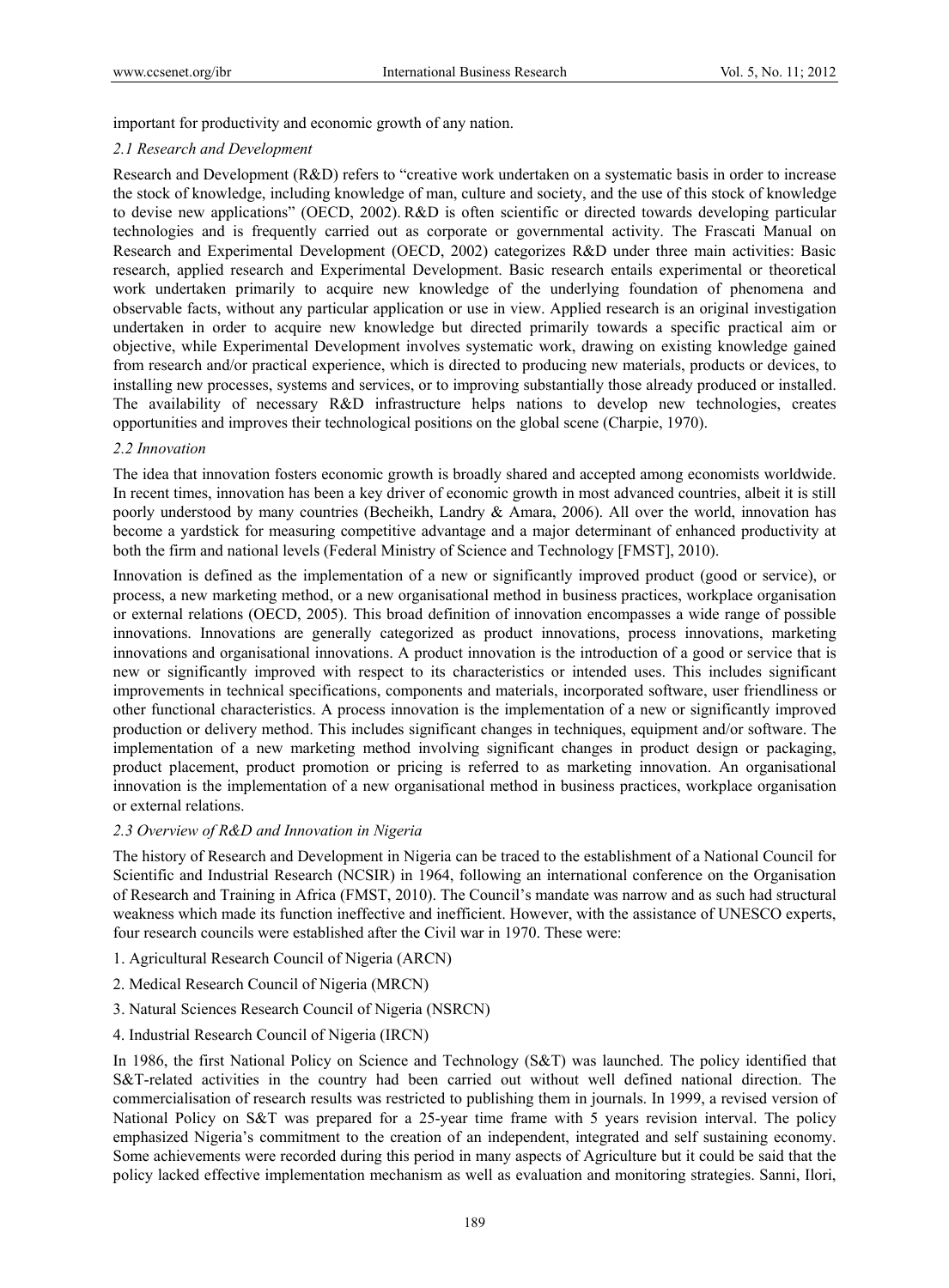Opaleye and Oyewale (2001) further concluded that the inadequacy of national S&T output can be attributed to defects in the formulation and implementation of S&T policy.

The 2003 Science and Technology Policy review was based on the global change in S&T Policy and also due to the emerging frontiers of knowledge. The new policy was thus reviewed to, among others, stimulate initiative and creativity in the S&T community, and encourage the mobility of scientists and researchers to network and explore the best opportunities and alternatives in the country and abroad for use and improvement of their competence. However, in 2011, the policy was reviewed to incorporate Innovation and the policy has since been referred to as the Science, Technology and Innovation (STI) policy.

Major constraints which have been facing the implementation of S&T Policy in Nigeria include inadequate funding, coupled with lack of continuity or consistency. Despite the huge contribution of R&D and innovation to economic growth in the developed and emerging nations, Nigeria is yet to fully harness R&D to boost its economy. In 2010, oil and gas accounted for approximately 97% of the country's foreign exchange and 76% of the total government revenue (Central Bank of Nigeria [CBN], 2010). Before the discovery of oil, Nigeria was among the major exporters of cocoa, palm oil and other agricultural products. Agriculture accounted for more than 60% of the country's GDP and export earnings. R&D and innovation have been given little attention by the government in the past with the belief that the revenue from the petroleum products is sufficient for the nation. This has adversely affected the manufacturing, services and other trading sectors as productivity in these sectors fell drastically in favour of the oil and gas sector.

However, with the rate of depletion of natural resources in so many naturally endowed countries and the extent of global competitiveness, it has become imperative for developing countries like Nigeria to embrace R&D and innovation as a vital tool for accelerating their socio-economic development (Siyanbola, 2011). It is becoming increasingly clear that R&D and innovation are not only important determinants of a country's level of development but also enhance its international competitiveness and its position in the world economy.

Nigeria's R&D expenditure was US\$ 582 million (PPP) in 2007, and this figure represents 0.2% of the national GDP (AIO, 2010). The country was ranked 127th out of 139 countries assessed in the 2011 Global Competitiveness Report and has no university in the world's top 500. Gross Expenditure on R&D (GERD) is relatively insignificant when compared with the R&D expenditure profiles of the advanced countries of America, Europe and some parts of Asia. Consequently, the national R&D capabilities have been undermined by underfunding. There also exists a weak interaction among the key actors of the national innovation system in the country (Aju, 1994; Oyebisi, Ilori & Nassar, 1996; Oyewale, 2003; Oyewale, Dada & Siyanbola, 2008). Industrial firms in Nigeria have not been making effective use of the inventions/research results of Nigerian research institutes, as they tend to have little to do with these institutes. As a result of little R&D activities in the business sector in Nigeria unlike developed nations, government funds over 95% of the R&D activities with developmental research accounting for only 26.1% of the entire research activities in Nigeria (AIO, 2010). Having realised some of these challenges, the current government plans to provide an effective funding mechanism as well as the governance system and strategies for achieving appropriate funding of R&D activities in Science, Technology and Innovation (STI). The government recently approved the National Research and Innovation Fund (NRIF) which is a product of the new national STI policy tailored towards economic transformation and the development of STI in the Nation.

Technology which is usually achieved through R&D is the engine of economic growth, and technology-based development can occur only with concerted efforts to revitalize education, develop personnel, and create integrated industries (Egbogah, 2007). This can be evidenced by the contribution of ICT to the standard of living of the Nigerians since year 2000 as well as the enormous benefits that the recently launched Communication Satellite (NIGCOMSAT-1R) will generate.

## *2.4 Industrialisation in Nigeria*

In further discussing the relationship between R&D, Innovation and Economic growth, it is important here to discuss the industries within which these activities take place. The role of industrialisation in economic development cannot be overemphasized, with cluster-based initiatives gradually emerging as the tool for industrial development and competitiveness. A major characteristic of industrial clusters is the relatedness of firms which are co-located in a specific region. Porter (2003) defines clusters as 'geographically proximate group of interconnected companies, suppliers, service providers and associated institutions in a particular field, linked by externalities of various types'. The health and strength of clusters help to enhance the innovativeness of firms (Porter, 1990). Firms situated within specific clusters can achieve higher levels of innovation which creates economic benefits, thereby enhancing the development of the economy as a whole.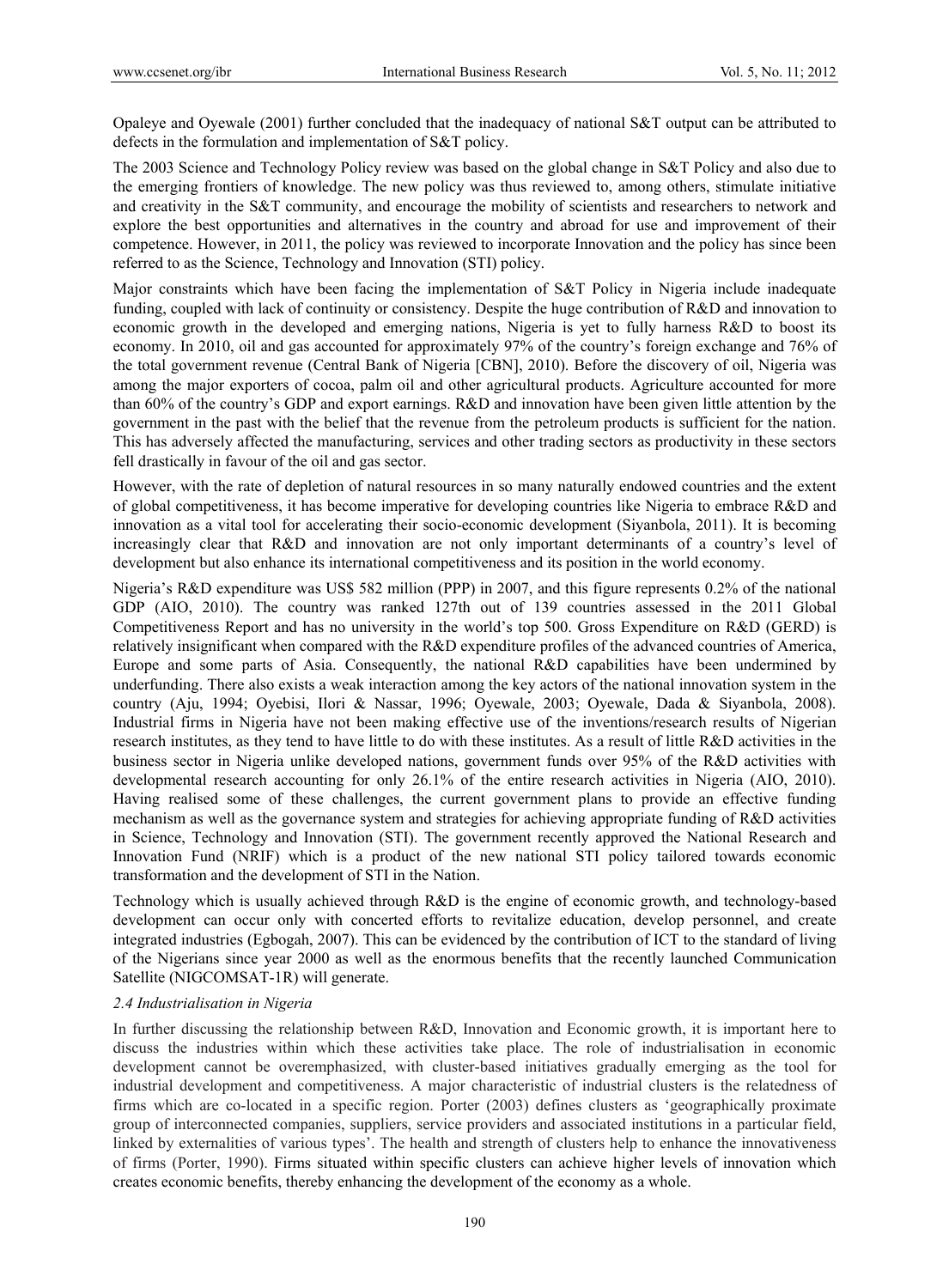Different administrations since 1960 have introduced several policies targeted at making industrialisation the engine of economic growth in Nigeria. Most of these policies have, however, suffered poor implementation mainly due to lack of political will on the part of the government, inconsistency of political administrations, and inadequacy of policies (Amobi, 2006; Iwuagwu, 2011). There are several industrial clusters scattered across the six geo-political zones in Nigeria. These clusters include Information and Communications Technology (ICT) cluster in Lagos state, Leather processing cluster in Kano and Abia states, Textile cluster in Ogun, Kano, Abia and Kaduna states, Wood and Furniture cluster in Edo and Oyo states and the automotive parts cluster in Nnewi, among others. These clusters have been identified to experience specialised supplies of raw materials and components, increase in sector-specific skills, inter-firm cooperation and promotion of innovation and collective learning (Amobi, 2006). Most of these clusters, being Small and Medium Enterprise (SME), however face various challenges which range from poor infrastructure to low international competitiveness. Enhancing the potential for growth and exports of industrial clusters in Nigeria requires adequate attention from the government. Government policies must be designed to create and sustain the right environment for the clusters to thrive.

## **3. Methodology and Data Analysis**

The Ordinary Least Squares method (OLS) of multiple regressions is adopted in estimating a specified model. OLS determines the nature of relationship between selected variables (Brooks, 2008). This seeks to examine whether changes in one variable leads to changes in other variable(s). Linear Multiple Regression is employed as a result of more than one independent variable that is involved. This statistic is necessary when the objective is to investigate the possibility that movement in the dependent variable is caused by independent variables. Gross expenditure on R&D (GERD) is the measure of R&D and innovation (in measuring its contribution to the economy) and the Gross Domestic Product at constant basic price (Real GDP) is adopted for economic growth. GERD is an important indicator of a nation's innovative capacity and a measure of future productivity and growth. GDP refers to the market value of all final goods and services produced within a country in a given period, usually a year.

The data used in this paper were obtained from secondary sources. The data were collated from different sources such as annual statistical bulletin of the Central Bank of Nigeria (CBN), National Bureau of Statistics (NBS), Federal Ministry of Finance and African Innovation Outlook (AIO) 2010. The paper focused on time series data between 1977 and 2007. The data for GERD are difficult to measure in developing nations and actually not available in Nigeria as at the period of this study except for the data obtained from the African Innovation Outlook which put the estimated GERD as a percentage of GDP at 0.2 in year 2007. Assumption is then made to cover the entire scope of the study by putting the estimated GERD as a percentage of Nominal GDP at 0.1 and 0.2 for 1977-2000 and 2001-2007 respectively. The conventional growth function provides that output is expressed as a function of labour and capital, with the assumption of a constant level of technological know-how (Solow, 1956). This can be shown as:

$$
Q = f(A, K, L) \tag{1}
$$

Where Q=Output, L=Labour, K=Capital/Investment, and A= Constant Level of Technology

This is also express in Cobb-Douglas model as adapted from Barro (1990):

$$
Y = A(t) K^{\beta I} L^{\beta 2}
$$
 (2)

Once natural log is introduced β1 and β2 represent elasticity of capital and labour respectively.

The Neoclassical growth model as stated in equation (1) dominated economic thought for many decades because it does a good job in explaining much of what we observe in the world and because of its mathematical importance. The Solow growth model was also known as the exogenous model because it professed technology as an exogenous factor which determines growth. One of the basic assumptions of the Solow model is the diminishing returns to labour and capital and constant returns to scale as well as competitive market equilibrium and constant savings rate. However, what is crucial about the Solow model is the fact that it explains the long run per capita growth by the rate of technological progress, which comes from outside the model (Odularu & Okonkwo, 2009). Nonetheless, by the late 1980s, dissatisfaction with the theory had risen on both theoretical and empirical grounds. Neoclassical growth theory attributes long-run growth to technological progress but leaves unexplained the economic determinants of that technological progress. In other words, technological progress was exogenised.

This gave birth to endogenous growth theory and the concept of Total Factor Productivity (TFP). This theory was developed as a result of some flaws noticed in the neoclassical growth theory. Romer (1986, 1990) takes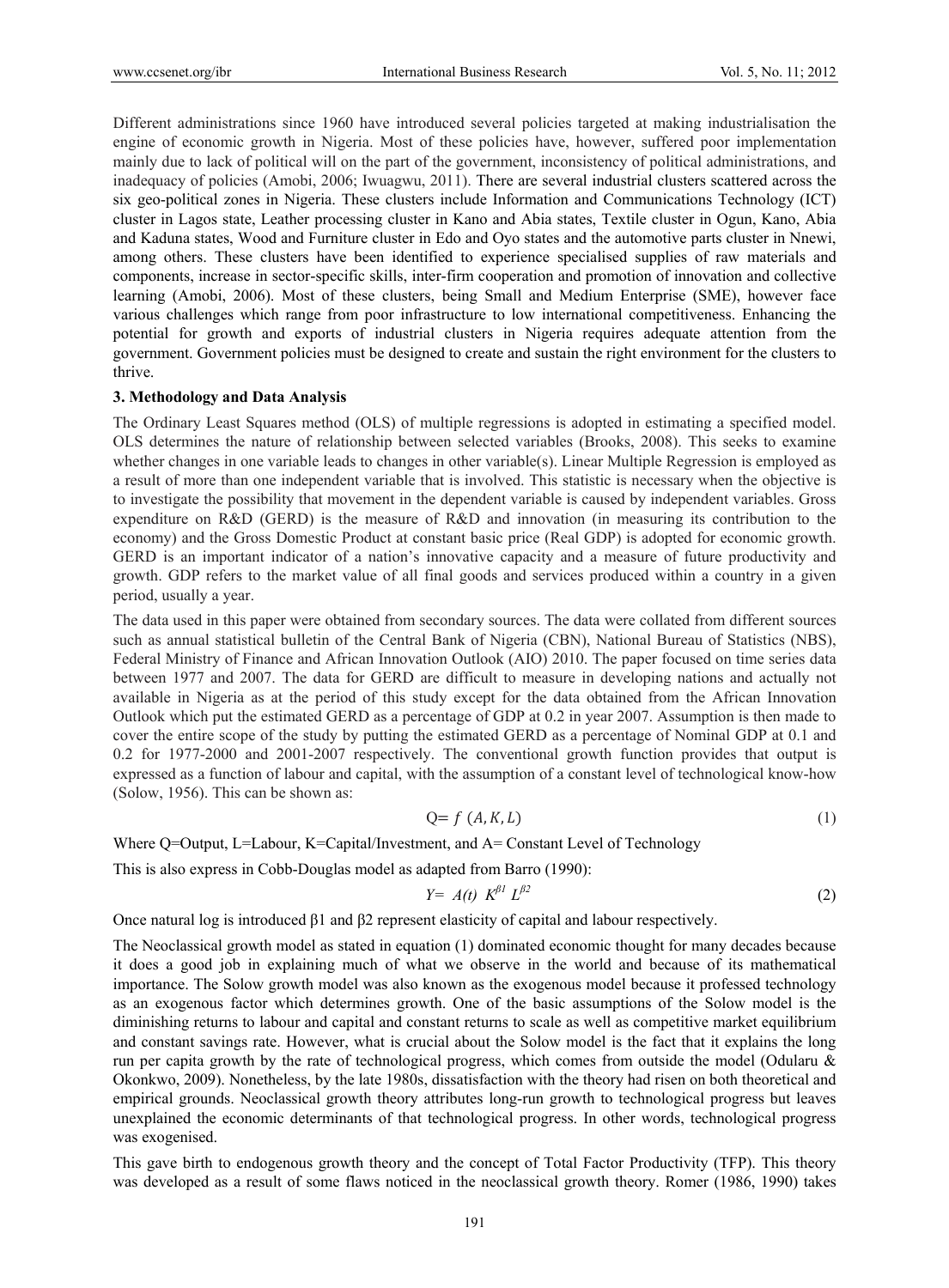knowledge as an input in the production function and aims at explaining the long run growth by taking technical progress or productivity growth as endogenous variable. Some of the assumptions of the theory are:

- Increasing returns to scale because of positive externalities.
- Knowledge or technical advances are non-rival goods.
- Human capital (knowledge, skills and training of individuals) and the production of new technologies are essential for long run growth.
- Private investment in R&D is an important source of technological progress.

This theory also stated that a higher level of savings and capital formation leads to greater investment in human capital and R&D. Hence, the model predicts that the economy can grow forever as long as it does not run out of new ideas or technological advancement. Also, diffusion of technology might lead to convergence of nations (Lucas, 1988). This means that poor countries may improve their economic growth by imitating the technology of the richer countries. Thus, technological progress through R&D is treated as one of the explanatory (endogenous) variables that can cause economic growth.

In this case, R&D and innovation (proxied by Gross Expenditure on R&D) is introduced as TFP which accounts for the technological growth in an economy alongside other variables. The model also considered gross fixed capital formation and labour force as part of the independent variables that could contribute to economic growth. The reduced form of the model can be written as:

$$
RGDP = f(GERD, GFCF, LABF)
$$
\n
$$
(3)
$$

Where RGDP= Real Gross Domestic Product

GERD= Gross Expenditure on Research and Development

GFCF= Gross Fixed Capital Formation

LABF= Labour Force

In order to reduce or remove the stochastic error term, the log linear form for equation (3) is expressed as:

$$
lrgdp = \beta 0 + \beta 1lgerd + \beta 2lgfcf + \beta 3llabf + Ut
$$
\n(4)

Where  $\beta 0 =$  Constant factor,

 $\beta_{t=1t03}$ = Coefficient of lgerd, lgcfc and llabf respectively

 $Ut=$  error term

The model explains the relationship between Real GDP which is the dependent variable and GERD (proxy for TFP), GFCF and LABF which are the independent variables. There is need to estimate empirically the magnitude of this effect and also to analyze the nature of the relationship between the variables that measure R&D and innovation activities and economic growth. One of the relationships will show the impact of R&D on economic growth and the others will show the impact of capital stock and labour force on economic growth. Three hypotheses formulated to examine the impact of the three independent variables on economic growth are stated below:

| Hypothesis 1 Ho: $\beta_1 = 0$ ; |                                                          | $H_1: \beta_1 \neq 0$                                             |
|----------------------------------|----------------------------------------------------------|-------------------------------------------------------------------|
| Hypothesis 2 Ho: $\beta_2 = 0$ ; |                                                          | $H_1$ : $\beta_2 \neq 0$                                          |
| Hypothesis 3 Ho: $\beta_3 = 0$ ; |                                                          | H <sub>1</sub> : $\beta_3 \neq 0$                                 |
|                                  | Hypothesis 4 Ho: $\beta_1$ , $\beta_2$ , $\beta_3 = 0$ ; | H <sub>1</sub> : At least one $\beta_k \neq 0$ where k=1, 2 and 3 |

From Hypothesis 1 to 3, Ho which represents the Null hypothesis states that each independent variable has no significant impact on economic growth respectively while the Alternative hypothesis  $H_1$  means that the independent variable has a significant impact on economic growth respectively. Meanwhile, Ho in Hypothesis 4 shows that the independent variables are not jointly significantly important in explaining changes in economic growth while  $H_1$  in Hypothesis 4 illustrates that at least some variables in the model are jointly significant in explaining the economic growth.

E-views7 statistical package is used to run the multiple linear regressions of the model with white heteroskedasticity-consistent standard errors & covariance. Appendix 1 shows real GDP (RGDP), Gross Expenditure on R&D (GERD), Gross fixed capital formation (GFCF) at current market value and stock of labour force (LABF) which are the data from which the regression results were obtained. The result is shown in Table 1.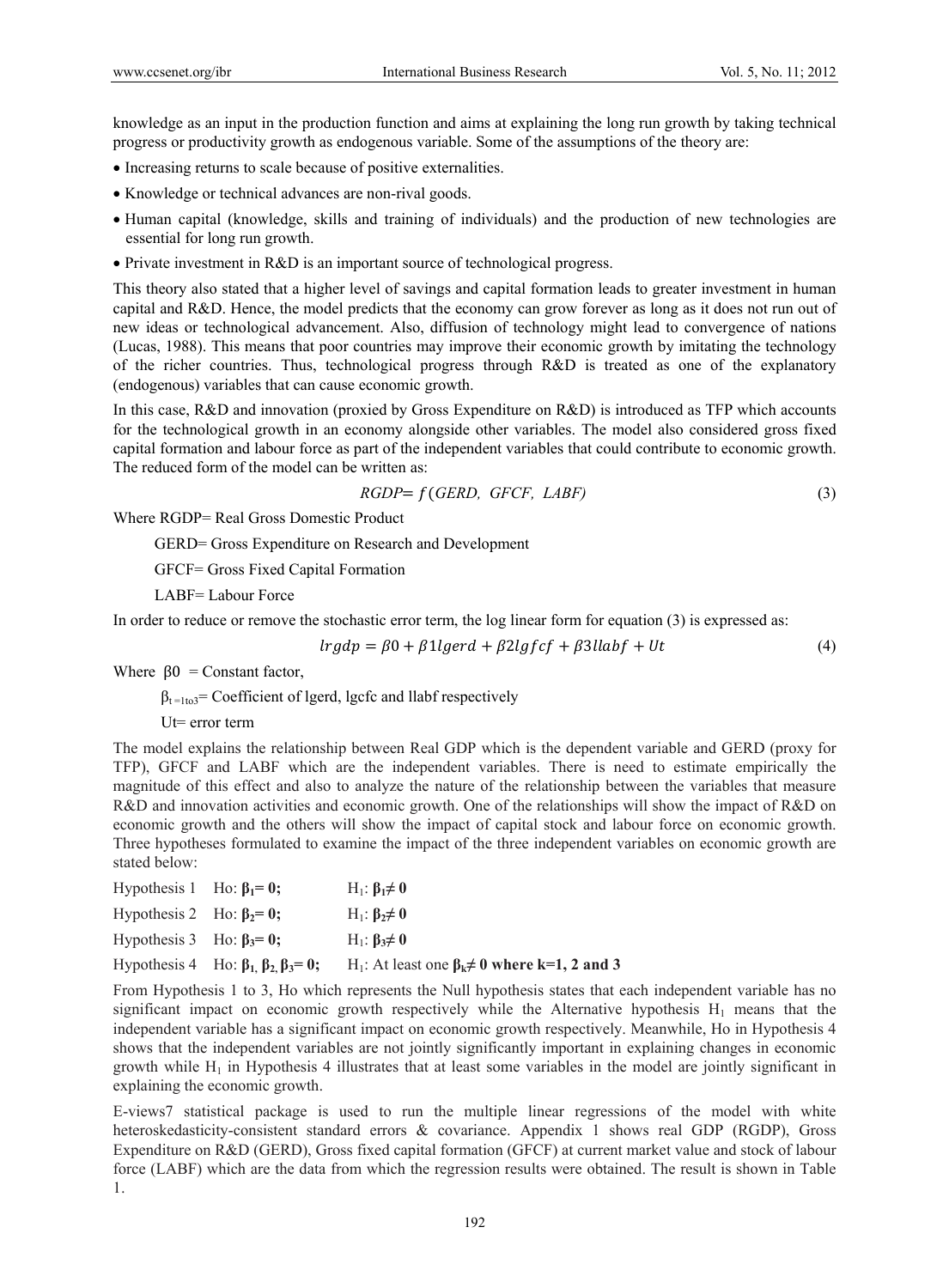| Dependent Variable | <b>LRGDP</b> |           |             |                 |
|--------------------|--------------|-----------|-------------|-----------------|
| Sample             | 1977: 2007   |           |             |                 |
| Observations       | 31           |           |             |                 |
| Variable           | Coefficient  | Std error | t-statistic | $prob(p-value)$ |
| <b>LGERD</b>       | $-0.873521$  | 0.341292  | $-2.559452$ | 0.0164          |
| <b>LGFCF</b>       | 0.132557     | 0.203617  | 0.651014    | 0.5205          |
| <b>LLABE</b>       | 9.793161     | 2.411742  | 4.060617    | 0.0004          |
| C                  | $-18.71$     | 7.833267  | $-2.389675$ | 0.0241          |
| R-Squared          | 0.789        |           |             |                 |
| Adjusted R-Squared | 0.766        |           |             |                 |
| F-statistic        | 33.76        |           |             |                 |
| Prob(F-statistic)  | 0.0000       |           |             |                 |

#### Table 1. Regression Results for the Study

|  |  |  | Method: Least Squares with white heteroskedasticity-consistent standard errors & covariance |
|--|--|--|---------------------------------------------------------------------------------------------|
|  |  |  |                                                                                             |

Source: Authors' Analysis (2012).

The level of significance adopted to test the hypotheses is 5%. Though the primary variables of interest are real GDP and GERD, the model was extended to include other variables in order to capture labour and capital as stated in the endogenous growth model.

The result of the regression shows that approximately 78.9% of the changes in economic growth can be attributed to GERD, GFCF and LABF which connotes that the independent variables explained variations in the dependent variable by 78%. Given the p-value of the F-statistic (0.000 05), it can be deduced that at least some of the independent variables play a role in explaining economic growth of the country (at 5% level of significance). The result also shows that TFP elasticity of output is -0.87 and has a significant impact on economic growth with the probability value of 0.0164 (at 5% level of significance). This implies that increase in GERD, though plays a significant role in explaining economic growth, may also lead to reduction in economic growth if there is corruption, poor governance and political will, weak institutions and poor interaction among the elements of the National System of Innovation in the country. If there is no link between the academia/researchers that produce research outputs and the industries that use such outputs, no matter the extent of R&D, it will not be able to yield positive outcomes on the economy. The regression results also show that capital and labour have positive elasticity relationship to economic growth with coefficients 0.13 and 9.7 respectively. This means that the Nigerian economy improves faster with increase in labour force (both in skills and quantity) than increase in capital. This may not be unconnected with employment generation which increases the disposable income and purchasing power of households; hence, increasing national aggregate demand and reducing the level of crime rate in Nigeria. The p-values of capital formation and labour are 0.5205 and 0.004 respectively, which depict that while labour force has a significant impact on economic growth, capital formation does not have a significant impact at 5% level of significance. The insignificant impact of the capital formation to economic growth may be as a result of the low level of investment on state-of-the-art machines and equipments by the Nigerian government and local investors. Thus, government should encourage the importation and local development of the required sophisticated machines through various local and international policies.

#### **4. Conclusion and Recommendations**

Many emerging nations such as China, South Korea, and Singapore, have given special attention to their technological development. This is due to the effect of technological efforts which led to increase in their economic growth. Nigerian government has also started making a lot of effort to improve its expenditure on R&D and innovation as well as improving the weak national system of innovation. This study is focused on the period between 1977 and 2007 using gross fixed capital formation, labour force and Gross expenditure on R&D as a proxy for R&D and innovation. The result shows that GERD plays a significant role on economic growth but an inverse coefficient is also observed between them. This implies that it is not enough to increase spending on R&D and innovation when there are weak institutions, high corruption practices, low interaction between the academia and the industry, poor coordination system, among others in the country. The nature of the industrial activities in the six geo-political regions in Nigeria will determine whether buying technology from the developed world will be more appropriate for some regions or developing indigenous technology. The result also shows that labour and capital have positive relationship with economic growth though while the former has a significant impact on economic growth, the latter does not. Once government increases its spending on R&D and innovation, it will have a significant impact on the economy by driving it towards growth. The expenditure on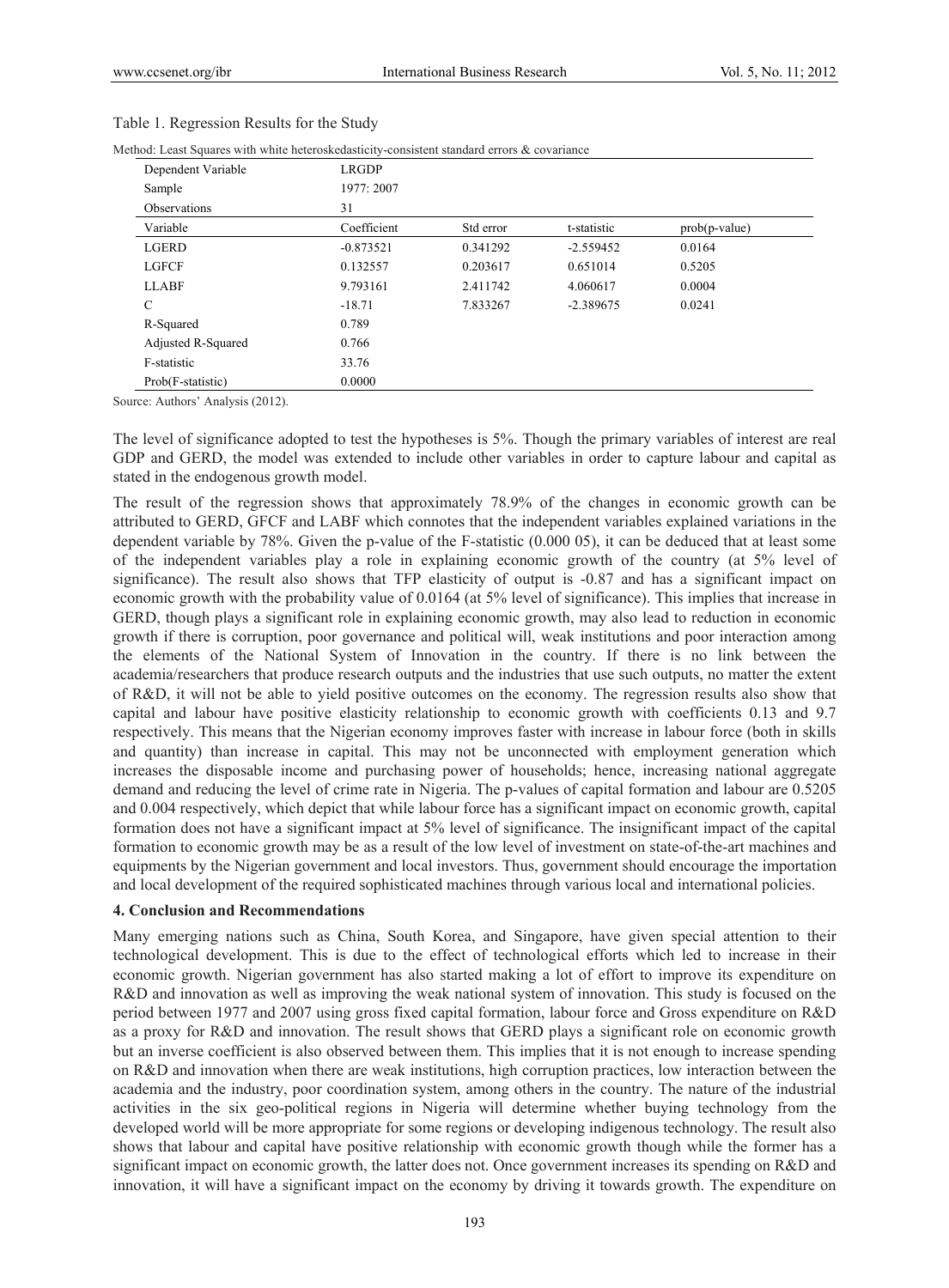R&D and innovation will directly and indirectly have impact on both labour force and capital which will further improve the economy. The limitation to this study is in the area of non-availability of data on R&D and innovation in Nigeria.

This paper recommends that Nigerian government should create an enabling environment with strong institutions, improved interactions between the academics and the companies that use research outputs, sound rule of law and governance among others, so as to translate the increase in its spending on R&D and innovation to economic growth. This will lead to technology spillovers within the industries in the country and at the same time prepare the country to absorb international spillovers from abroad which could boost the economy and enhance her global competitiveness. Government must also be committed to adopt some of the foreign strategies to build human capacity and develop a workable STI framework so as to propel the manufacturing sector into a dynamic future. Government intervention to mitigate the obstacles faced by SME clusters in Nigeria is vital, so also is the introduction and sustenance of various economic policies by the government such as fiscal incentives in order for the private companies to be encouraged to engage in reverse engineering and R&D activities. This is because private sector involvement effectively complements public sector activities in carrying out the nature of technological development that will enable the country to meet its target as one of the 20 largest economies by the year 2020. In addition, policy implementation on STI should be geared towards encouraging developmental research, as against basic research, and purchasing of international technologies that can drive economic growth.

# **References**

- African Innovation Outlook. (AIO). 2010. *Research and Experimental Development*. Pretoria, Johannesburg: South Africa. pp. 35-76. Retrieved from: http//:www.nepadst.org
- Aju, A. (1994). *Industrialisation and Technology Innovation in an African Economy*. Regional Centre for Technology Management, Lagos: Ibadan, Oluseyi Press.
- Amobi, I. C. (2006). Unleashing of Industrial Clusters for Growth and Prosperity in South East Nigeria. Proceedings from *the Enugu Forum Seminar*. Nigeria, October, 2006.
- Barro, R. (1990). Government Spending in a Simple Model of Endogenous Growth. *Journal of Political Economy, 98*, 103-125. http://dx.doi.org/10.1086/261726
- Becheikh, N., Landry, R., & Amara, N. (2006). Lessons from innovation empirical studies in the manufacturing sector: A systematic review of the literature from 1993–2003. *Journal of Technovation*, *26*, 644-664. http://dx.doi.org/10.1016/j.technovation.2005.06.016
- Brooks, C. (2008). *Introductory Econometrics for Finance* (2nd ed.). London: Cambridge University Press. http://dx.doi.org/10.1017/CBO9780511841644
- Cameron, G. (1996). Innovation and Economic Growth. Centre for Economic Performance*. Discussion Paper*, No. 277.
- Central Bank of Nigeria. (2008). *Statistical Bulletin.*
- Central Bank of Nigeria. (2010). *Statistical Bulletin.*
- Charpie, R. A. (1970). Technological Innovation and the International Economy. In M. Goldsmith (Ed.), *Technological Innovation and the Economy*. London: Wiley-Interscience.
- Chung, S. (2010). *Innovation, Competitiveness and Growth: Korean Experiences*. Science and Technology Policy Institute (STEPI), Korea.
- Comin, D. (2006). Total Factor Productivity. *New York University and NBER Working Paper*.
- Egbogah, E. (2007). The Role of Technology in National Development. *Talent and Technology, 1*(2).
- Federal Ministry of Science and Technology (FMST). (2010). The National Policy for Innovation in Nigeria. A Paper presented at *the National Workshop on Strengthening Innovation and Capacity Building in the Nigerian Manufacturing Sector*. July 20-21, 2010.
- Griliches, Z., & Clark, K. (1984). *Productivity Growth and R&D at the Business Level: Results from the PIMS Data Base* (pp. 393-416). University of Chicago Press.
- Guellec, D., & van Pottelsberghe, B. (2001). R&D and Productivity growth: Panel Data Analysis of 16 OECD countries. *OÉCD Economic Studies* No. 33. http://dx.doi.org/10.1787/652870318341
- Helpman, E. (1997). R&D and Productivity: The International Connection. *NBER Working Paper*, No. 6101.
- Iwuagwu, O. (2011). The Cluster Concept: Will Nigeria's New Industrial Development Strategy Jumpstart the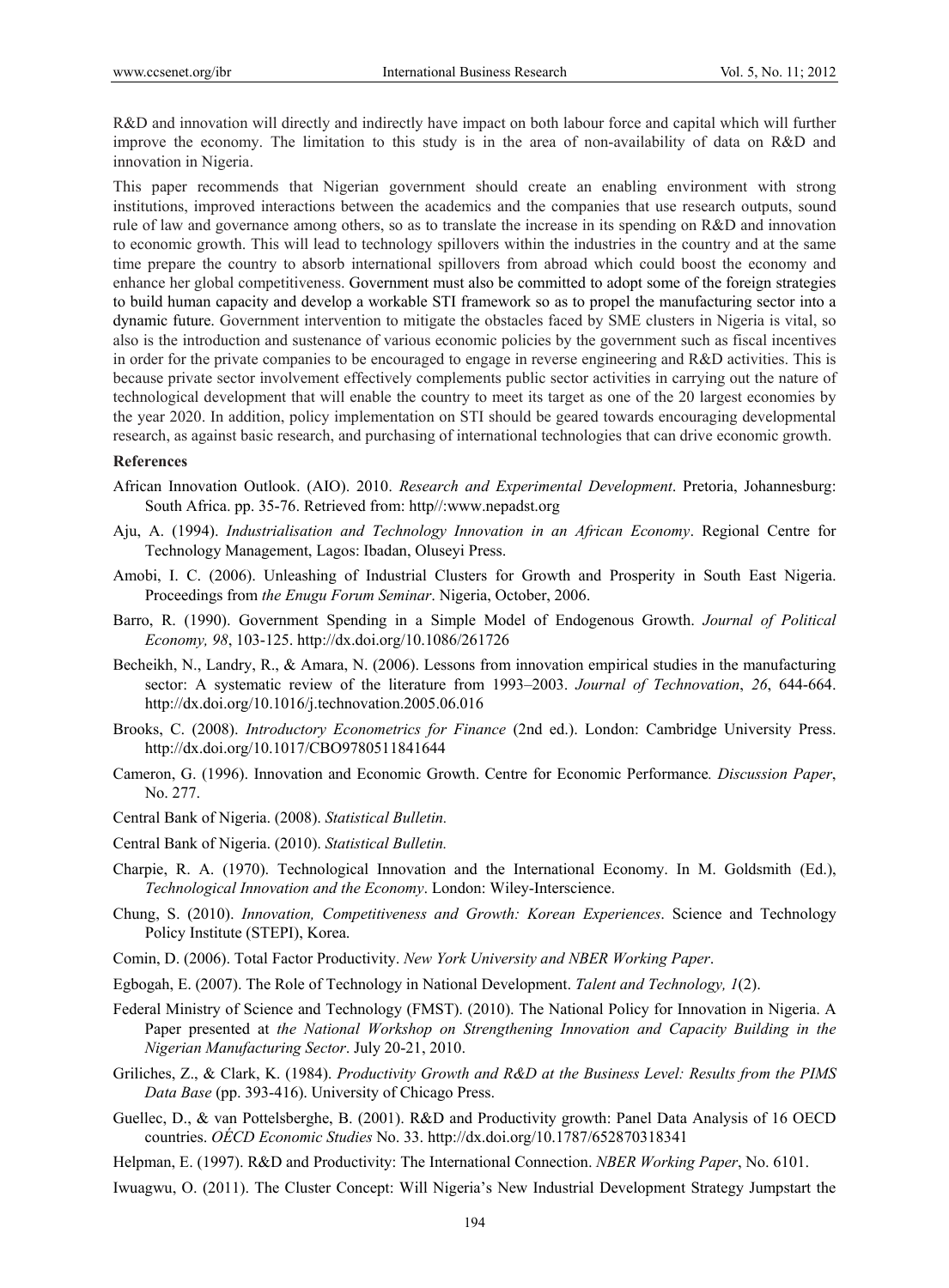Country's Industrial Takeoff? *Afro Asian Journal of Social Sciences, 2*(2.4). Quarter IV.

- Kim, J. (2011). The Economic Growth Effect of R&D Activity in Korea. *Economy Journal, 12*, 25-44.
- Lawrence, L., & Lau, L. (1996). Sources of Long-Term Economic Growth. In R. Landau & L. A. Stanford (Eds.), *The Mosaic of Economic Growth*. Stanford University Press.
- Lucas, R. (1988). On the Mechanics of Economic Development. *Journal of Monetary Economics, 22*, 3-42. http://dx.doi.org/10.1016/0304-3932(88)90168-7
- Nigam, J. K. (1986). Structuring of Research Institutes to promote integration with industry. In M. D. Nengu (Ed.), *R&D institutes and local industry interaction: An international perspectiv*e (pp. 265-271). WAITRO.
- Odularu, G., & Okonkwo, C. (2009). Does energy Consumption contribute to economic performance? Empirical evidence from Nigeria. *East-West Journal of Economics and Business, 12*(2), 43-79.
- Organization for Economic Cooperation and Development (OECD). (2002). *Proposed Standard Practice for Surveys on Research and Experimental Development* (6th ed.) (p. 30). OECD.
- Organization for Economic Cooperation and Development (OECD). (2005). *Guidelines for Collecting and Interpreting Innovation Data* (3rd ed.) (pp. 46-51). A joint publication of OECD and EuroStat.
- Oyebisi, T., Ilori, M., & Nassar, M. (1996). Industry-academic relations: an assessment of the linkages between a university and some enterprises in Nigeria. *Technovation, 16*(4), 203-209. http://dx.doi.org/10.1016/0166-4972(95)00049-6
- Oyewale, A. A. (2003). Evaluation of the Interactions among the Key Components of Science and Technology and Innovation System in Nigeria. (Unpublished doctoral dissertation). Obafemi Awolowo University, Ile-Ife, Nigeria.
- Oyewale, A. A., Dada, A. D., & Siyanbola, W. O. (2008). Issues on Inventions, Research and Development Outcomes and Patent Generations in Nigerian Universities. Proceedings of *17th International Conference on Management of Technology (IAMOT, 2008)*. Dubai United Arab Emirate. April 6-10.
- Porter, M. E. (1990). The Competitive Advantage of Nations. *Harvard Business Review,* 71-91.
- Porter, M. E. (2003). The Economic Performance of Regions. *Regional Studies, 37*(6&7), 549-578.
- Romer, P. (1986). Increasing Returns and Long run Growth. *Journal of Political Economy, 94*, 1002-1037. http://dx.doi.org/10.1086/261420
- Romer, P. (1990). Endogenous Technological Change. *Journal of Political Economy, 98*, S71-S102. http://dx.doi.org/10.1086/261725
- Sanni, S. A., Ilori, M. O., Opaleye, A. O., & Oyewale, A. A. (2001). Nigeria's technology policy: is it adequate in the globalizing world? *Technovation, 21*, 237-243. http://dx.doi.org/10.1016/S0166-4972(00)00044-4
- Siyanbola, W. O. (2011). Progress Report on Nigeria's National Science, Technology and Innovation Policy. (PowerPoint slides). A paper presented at *the Experts' meeting on Science, Technology and Innovation Policy Review*. Nigeria.
- Solow, R. (1956). A Contribution to the Theory of Economic Growth. *Quarterly Journal of Economics, 70*, 65-94. http://dx.doi.org/10.2307/1884513